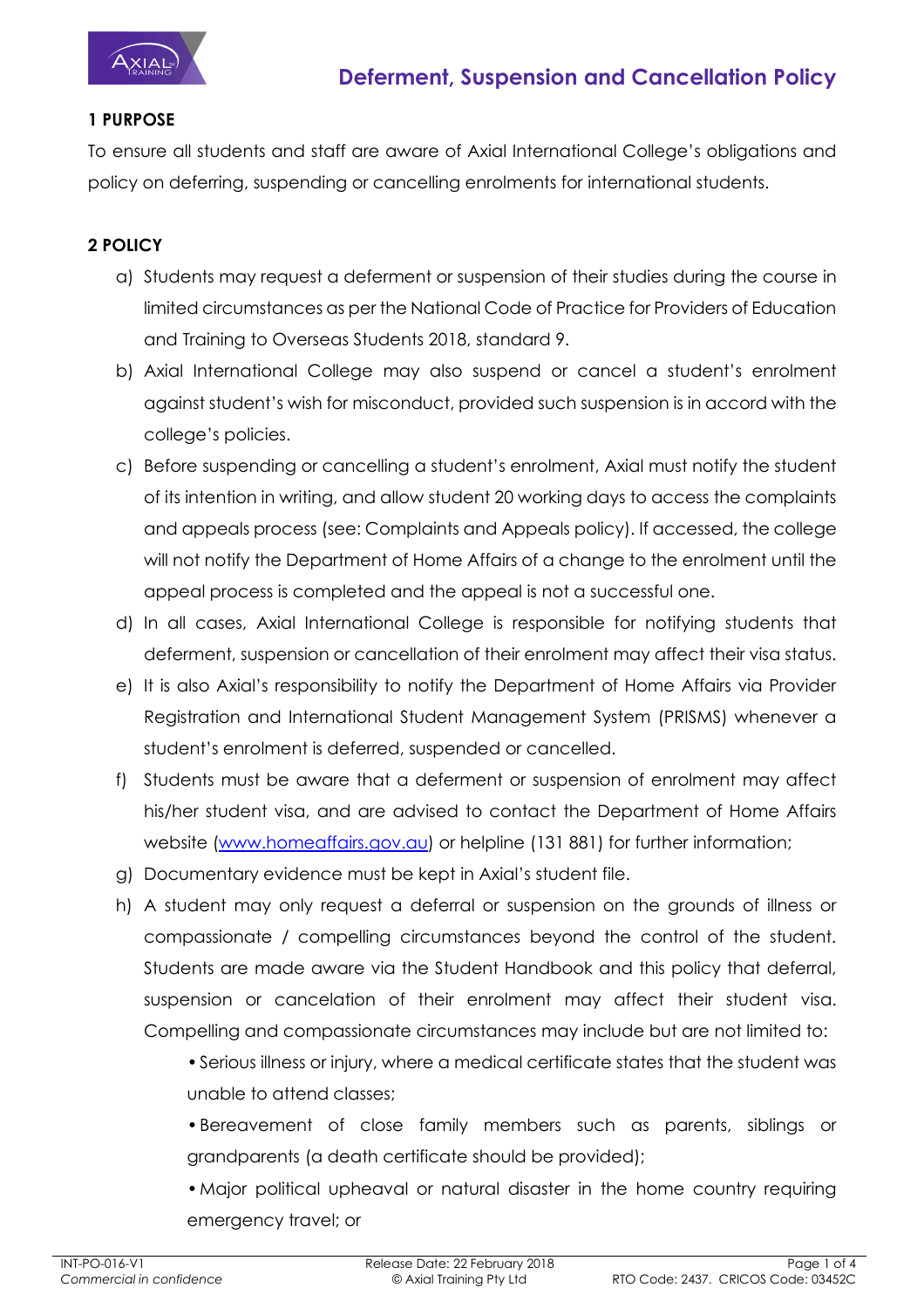

# **Deferment, Suspension and Cancellation Policy**

•A significant traumatic experience (supporting documentation must be provided).

- i) Where a student is granted a long period of suspension and remains in Australia for the duration of suspension, Axial International College may decide to make the suspension conditional upon regular communication and meetings with the College. This is done in case there are concerns about student's welfare and support network.
- j) Axial International College may impose conditions on any suspension and deferments granted, and may offer a reduced study workload instead of a suspension in case it finds more appropriate.
- k) Students must apply to Axial International College for deferral/ suspension of their studies and in doing so acknowledge that Axial International College may choose to grant or decline any such request.

#### **3 CANCELLATION OF ENROLMENT**

In some situations, Axial may choose to cancel a student's enrolment. These situations could include but are not limited to:

- Failure of the student to pay all applicable tuition fees;
- The student's behaviour is unacceptable as defined by Axial International College's Student Code of Conduct;
- The student's attendance and course progression does not meet the standards as set out in the Course Progress and Attendance Policy;
- The student's inability to begin studying on the course commencement date due to delays in receiving a student visa;
- The student is missing;
- The student is deemed to have abandoned studies (please refer below to "Nonresumption of studies).

#### **4 NON-RESUMPTION OF STUDIES**

A student is deemed as having abandoned his/her studies if:

• Student does not return to study within 10 days of the course resumption date after a scheduled course break (term start date) without informing the college about the need for a delay.

Students deemed to have abandoned their studies will have their enrolment cancelled and their Confirmation of Enrolment (CoE) will be marked as "Inactive/Cancelled" on PRISMS. Students who return to study after a cancellation of enrolment will need to reapply for their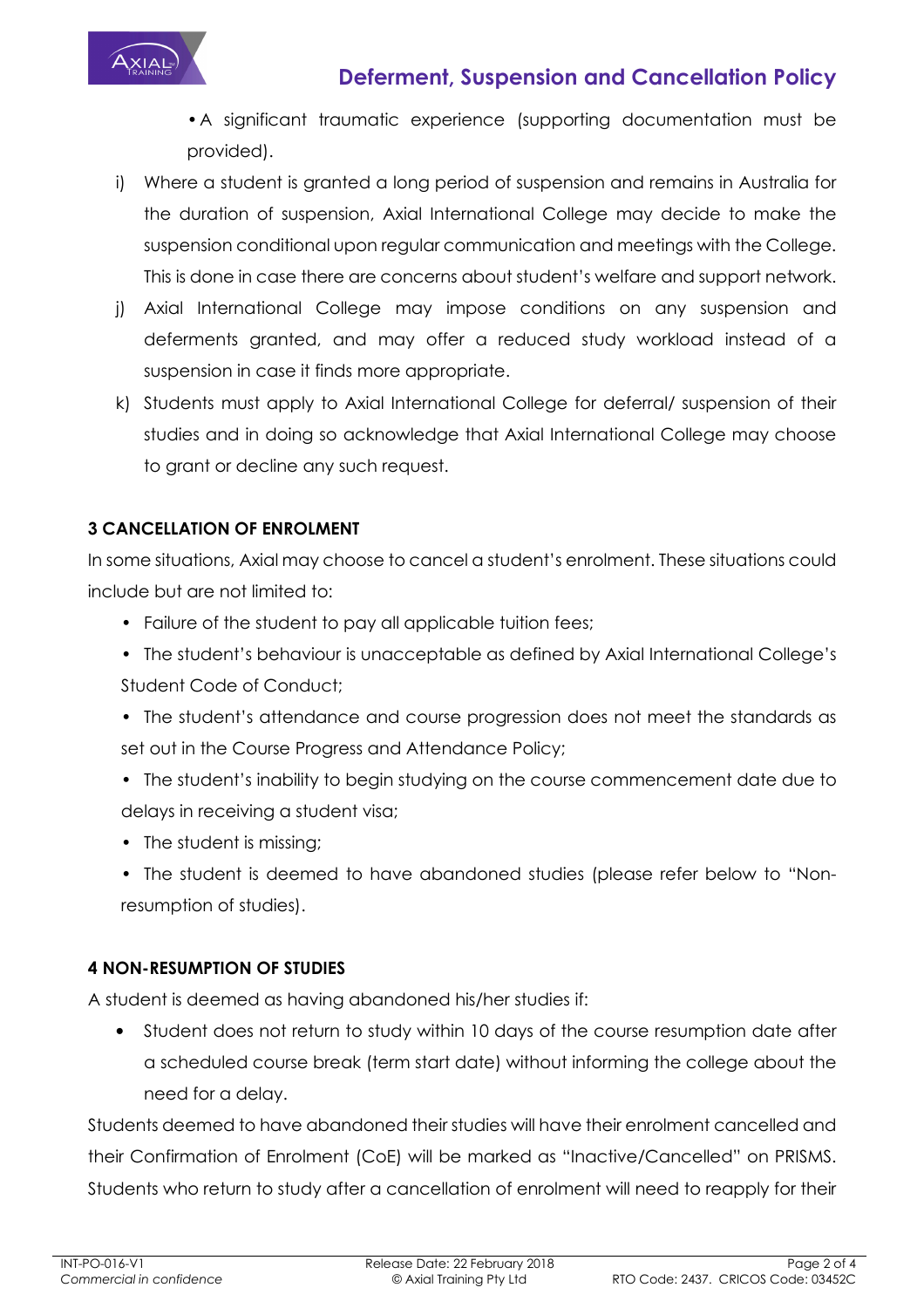

course and a new application process needs to be activated. Axial is not obliged to accept a student back after having cancelled their enrolment for non-resumption of studies.

## **5 HOW STUDENT'S COES WILL BE AFFECTED WITH A SUSPENSION/DEFERMENT/CANCELLATION REQUEST**

- When the deferment or suspension doesn't affect the end date of the CoE, there is no change to its enrolment status on PRISMS. The CoE's status will still be listed as "Studying", but the notice of suspension/deferment will be recorded in the system and the Department of Home Affairs is informed for their reference.
- When the deferment or suspension affects the end date of the CoE, PRISMS cancels the original CoE and takes the user to create a new one with updated end dates and information.
- When the student's enrolment is cancelled, so is the CoE.

### **6 PROCEDURE TO APPLY FOR A DEFERMENT/SUSPENSION/CANCELLATION OF ENROLMENT**

- Complete the Deferment/Suspension/Cancellation application form with relevant supporting documentation (medical/death/police/court certificates or a statutory declaration certified by a Justice of Peace when other documentation is unavailable);
- Axial International College Administration will log the receipt of the application in the VETtrak student management system;
- Axial International College Administration will assess the students application and supporting documentation and forward to the Administration Manager for approval prior to granting any request;
- Axial International College Administration Manager will assess the application and advise on the outcome and action to be taken;
- Axial International College Administration will advise the student of the decision via the an outcome letter;
- The final decision will be logged in the VETtrak student management system. Copies of all documentation will be stored in the student file;
- All applications for deferment or suspension will be considered and the decision conveyed to the student within 10 working days from the date of application by the student;
- In cases of suspensions granted, Axial International College will provide student with a new study plan that best reflects on student's new end of course date;